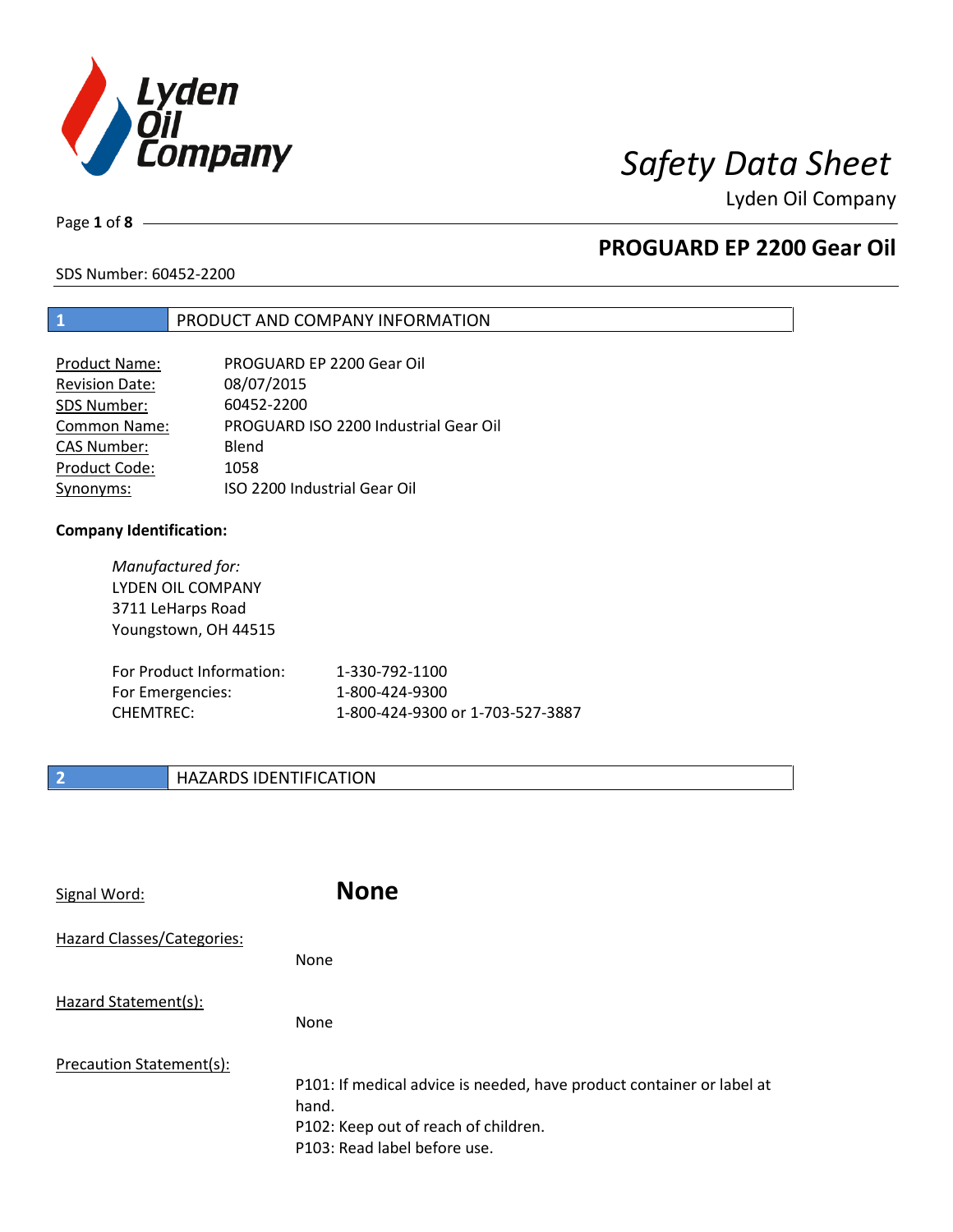

Page **2** of **8**

## **PROGUARD EP 2200 Gear Oil**

SDS Number: 60452-2200

Other Hazard Statement(s):

-NFPA Ratings:  $Health = 1$  $Fire = 1$ Reactivity  $= 0$ 

## **3** COMPOSITION / INFORMATION ON INGREDIENTS

Ingredients:

*Mixture of the substances listed below with nonhazardous additions.*

| <b>Chemical Name</b>                       | <b>CAS Number</b> | Percentage |
|--------------------------------------------|-------------------|------------|
| Residual oils (petroleum), solvent-refined | 64742-01-4        | 50-100     |
| Asphaltic Resin                            | 8052-42-4         | 25-50      |

*\*Any concentration shown as a range is to protect confidentiality or is due to batch variation.*

|  |  | <b>FIRST AID MEASURES</b> |
|--|--|---------------------------|
|--|--|---------------------------|

## Description of First Aid Measures:

Inhalation:

|               | Remove person to fresh air and keep comfortable breathing. In case<br>of unconsciousness, place patient stably in side position for<br>transportation. Call a POISON CENTER and consult medical attention if<br>you feel unwell. |
|---------------|----------------------------------------------------------------------------------------------------------------------------------------------------------------------------------------------------------------------------------|
| Skin Contact: |                                                                                                                                                                                                                                  |
|               | Wash with plenty of water, if skin irritation occurs: get medical<br>attention. Remove contaminated clothing and wash before reuse.                                                                                              |
| Eye Contact:  |                                                                                                                                                                                                                                  |
|               | Rinse opened eye for several minutes under running water. If<br>symptoms persist, consult medical attention.                                                                                                                     |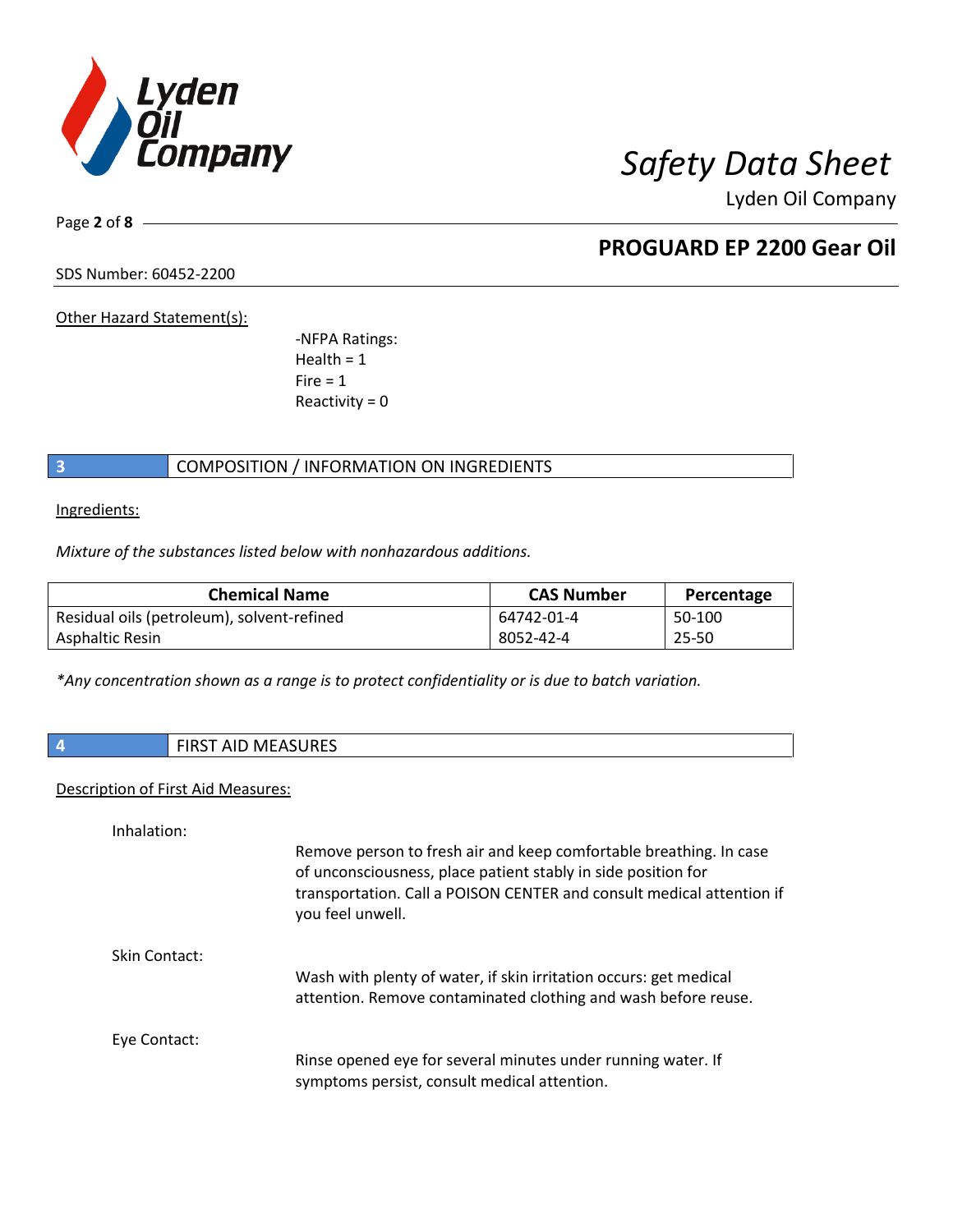

| Page 3 of $8 -$                               |                                                                                                                                                                                                   |
|-----------------------------------------------|---------------------------------------------------------------------------------------------------------------------------------------------------------------------------------------------------|
|                                               | <b>PROGUARD EP 2200 Gear Oil</b>                                                                                                                                                                  |
| SDS Number: 60452-2200                        |                                                                                                                                                                                                   |
| Ingestion:<br>attention.                      | Rinse mouth with water. If symptoms develop, obtain medical                                                                                                                                       |
| Symptoms and Effects, both acute and delayed: | No further relevent data available.                                                                                                                                                               |
| <b>Recommended Actions:</b>                   | Treat symptomatically. Call a doctor or poison<br>control center for guidance.                                                                                                                    |
| FIRE FIGHTING MEASURES<br>5                   |                                                                                                                                                                                                   |
| Recommended Fire-Extinguishing Equipment:     | Use fire-fighting measures and equipment suitable<br>for the environment.                                                                                                                         |
| Possible Hazards During a Fire:               | Hazardous combustion products may include: A<br>complex mixture of airborne solid and liquid<br>particulates and gases (smoke). Carbon monoxide.<br>Unidentified organic and inorganic compounds. |
| Recommendations to Firefighters:              | No special measures required.                                                                                                                                                                     |
| 6<br><b>ACCIDENTAL RELEASE MEASURES</b>       |                                                                                                                                                                                                   |
| <b>Personal Precautions:</b>                  | Avoid contact with skin and eyes.                                                                                                                                                                 |
| <b>Emergency Procedures:</b>                  | Contain spilled material, collect in suitable and<br>properly labeled containers.                                                                                                                 |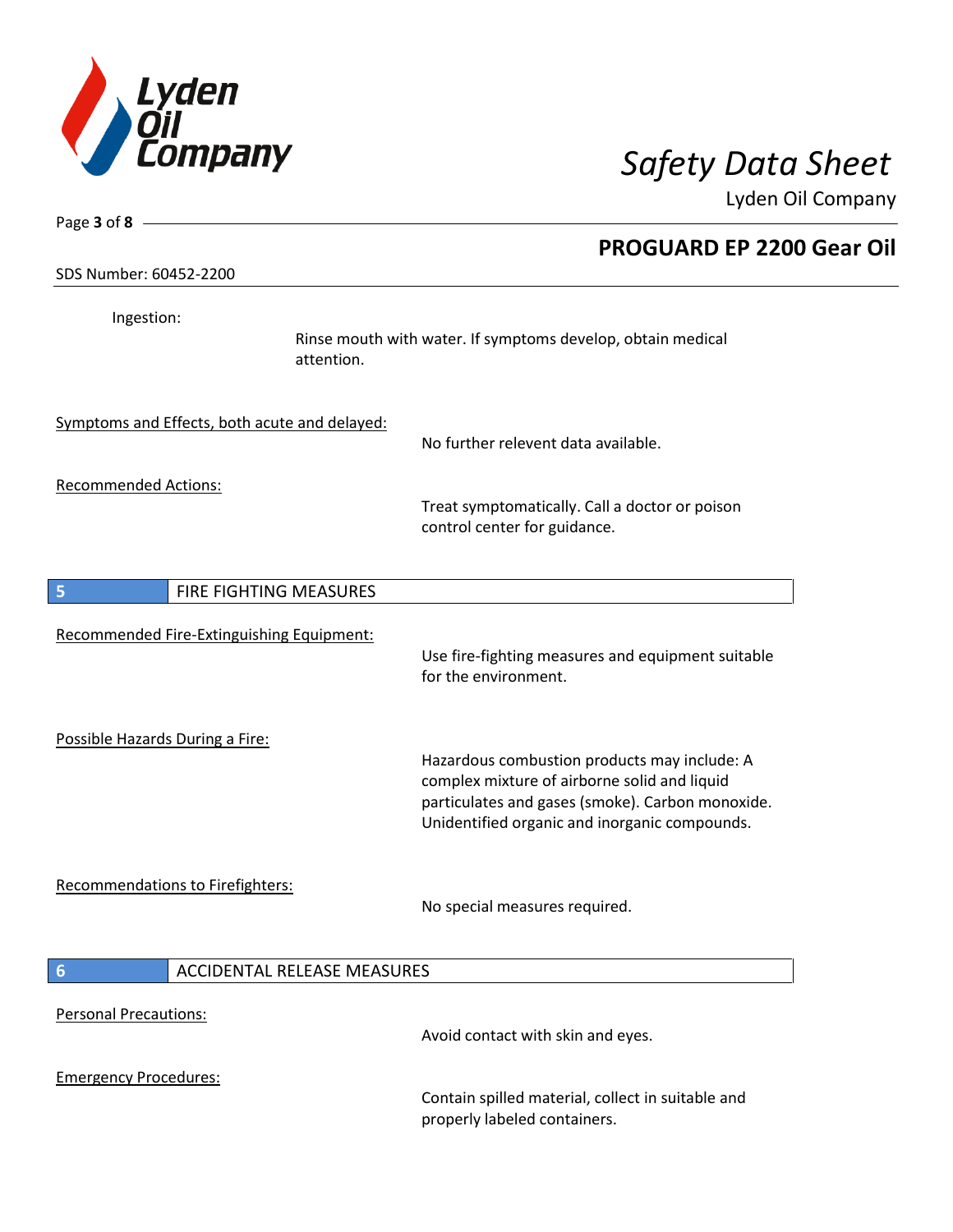

| Page 4 of $8 -$                                      |                                                                         |
|------------------------------------------------------|-------------------------------------------------------------------------|
| SDS Number: 60452-2200                               | <b>PROGUARD EP 2200 Gear Oil</b>                                        |
| <b>Environmental Precautions:</b>                    |                                                                         |
|                                                      | Do not allow to reach sewage system or any water<br>course.             |
|                                                      | Do not allow to enter ground waters.                                    |
| Cleanup Procedures:                                  |                                                                         |
|                                                      | Absorb with liquid-binding material (sand,                              |
|                                                      | diatomite, acid binders, iniversal binders, sawdust.                    |
| $\overline{7}$<br><b>HANDLING AND STORAGE</b>        |                                                                         |
| <b>Handling Precautions:</b>                         |                                                                         |
|                                                      | Ensure good ventilation/exhaustion at the                               |
|                                                      | workplace. Prevent formation of aerosols.                               |
| <b>Storage Requirements:</b>                         | Keep container tightly sealed.                                          |
| 8<br>EXPOSURE CONTROLS / PERSONAL PROTECTION         |                                                                         |
|                                                      |                                                                         |
| <b>Exposure Limits:</b>                              | -64742-01-4 Residual oils (petroleum), solvent-refined (50-100%):       |
| OSHA PEL - Long-term value: 5mg/m <sup>3</sup>       |                                                                         |
| - Asphaltic Resin (25-50%):                          |                                                                         |
| PEL - Long-term value: 5mg/m <sup>3</sup>            |                                                                         |
| REL-Short-term value: 10mg/m <sup>3</sup>            |                                                                         |
| Long-term value: 5mg/m <sup>3</sup>                  |                                                                         |
| Ceiling limit value: 5mg/m <sup>3</sup> (15 minutes) |                                                                         |
| TLV – Short-term value: $10mg/m^3$                   |                                                                         |
| Long-term value: 5mg/m <sup>3</sup>                  |                                                                         |
|                                                      | BEI-Medium: urine, Time: end of shift at end or workweek, Parameter: 1- |
|                                                      | Hydroxyprene with hydrolysis (nonquantitative)                          |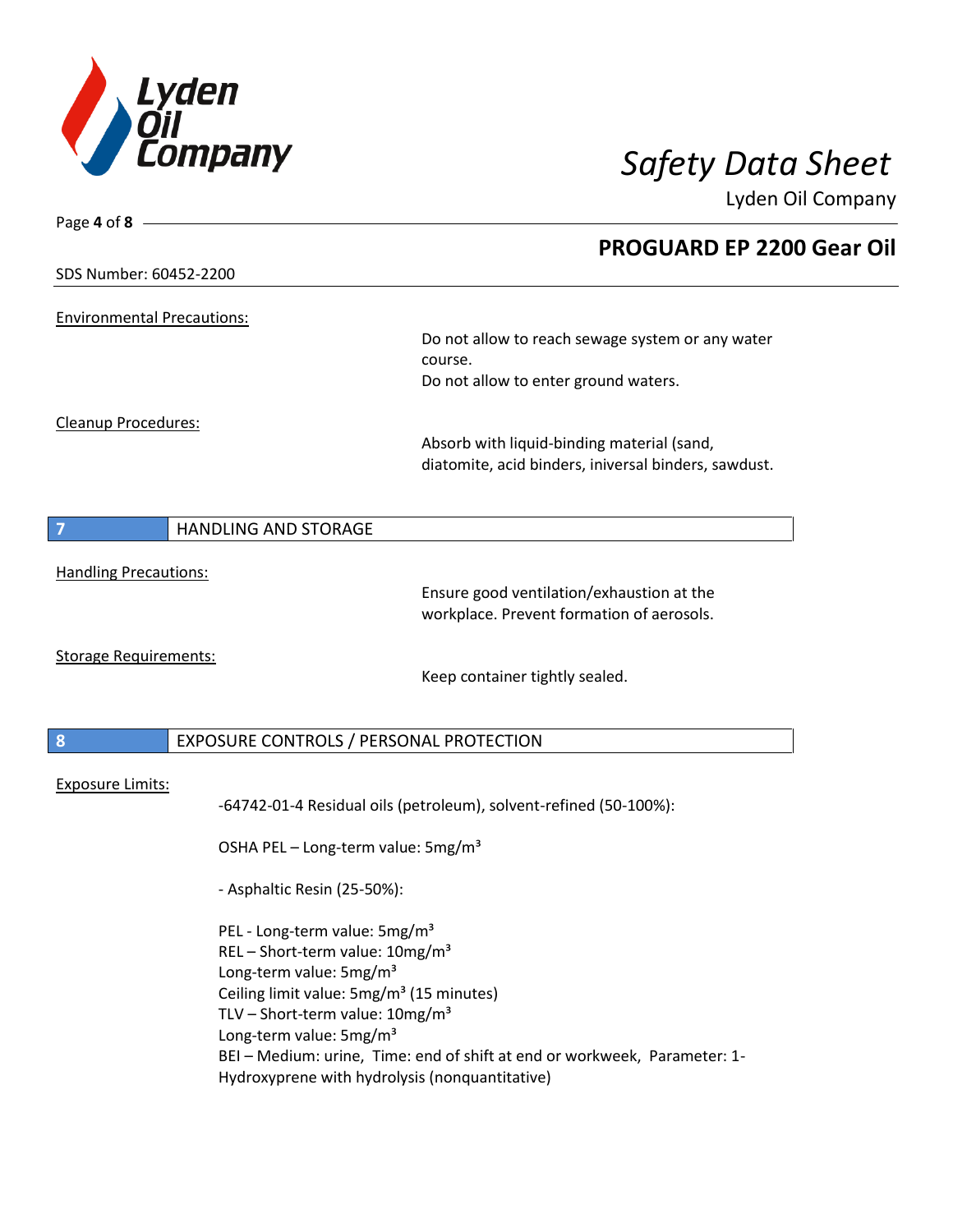

Page **5** of **8**

Lyden Oil Company

|                                | <b>PROGUARD EP 2200 Gear Oil</b>                   |
|--------------------------------|----------------------------------------------------|
| SDS Number: 60452-2200         |                                                    |
| <b>Engineering Controls:</b>   |                                                    |
|                                | All ventilation should be designed in accordance   |
|                                | with OSHA standard (29 CFR 1910.94).               |
| Personal Protective Equipment: |                                                    |
|                                | Keep away from foodstuffs, beverages, and feed.    |
|                                | Immediately remove all soiled and contaminated     |
|                                | clothing.                                          |
|                                | Wash hands before breaks and at the end of work.   |
|                                | Avoid contact with eyes and skin.                  |
|                                | Use safety glasses and gloves.                     |
|                                | In case of low exposure or low pollution use       |
|                                | respiratory filter device. In case of intensive or |
|                                | longer exposure use respiratory protective device  |
|                                | that is independent of circulating air.            |

## **9** PHYSICAL AND CHEMICAL PROPERTIES

| Color:                        | Dark brown                                               |
|-------------------------------|----------------------------------------------------------|
| <b>Physical State:</b>        | Liquid                                                   |
| Odor:                         | Petroleum-like                                           |
| <b>Odor Threshold:</b>        | Data not available                                       |
| pH:                           | Data not available                                       |
| <b>Melting Point:</b>         | Data not available                                       |
| <b>Boiling Point:</b>         | 338° C / 640° F                                          |
| <b>Boiling Range:</b>         | Data not available                                       |
| <b>Flash Point:</b>           | 290° C / 554° F                                          |
| Evaporation Rate:             | Data not available                                       |
| Flammability:                 | Data not available                                       |
| Flammability Limits:          | Data not available                                       |
| Vapor Pressure:               | Data not available                                       |
| Vapor Density:                | Data not available                                       |
| <b>Relative Density:</b>      | 7.667 pounds per gallon at 68°F                          |
| Solubilities:                 | Insoluble in water                                       |
| <b>Partition Coefficient:</b> | Data not available                                       |
| Auto-Ignition Temperature:    | Data not available                                       |
| Decomposition Temperature:    | Data not available                                       |
| Viscosity:                    | 2200 mm <sup>2</sup> /sec (kinematic at 40 $^{\circ}$ C) |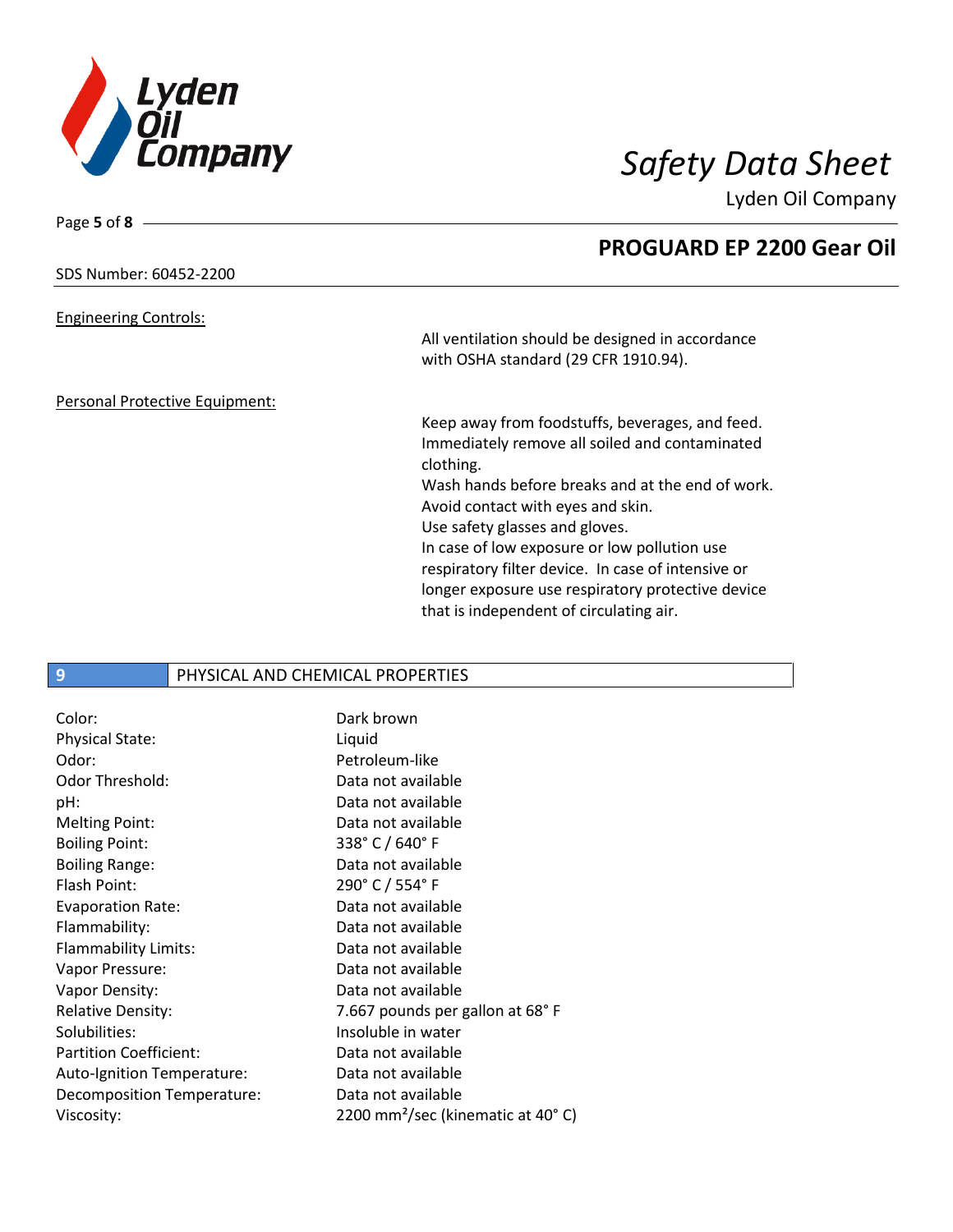

**PROGUARD EP 2200 Gear Oil**

Lyden Oil Company

SDS Number: 60452-2200

# **10** STABILITY AND REACTIVITY Stable under normal conditions.

Not reactive under normal conditions.

No further relevant information available.

No known hazardous reactions.

No further relevant information available.

Hazardous decomposition products are not expected to form.

Inhalative LC50: 907 mg/l (4 hours) (rat)

# 11 **TOXICOLOGICAL INFORMATION** Routes of Exposure: Skin, eye contact, and inhalation are the primary routes of exposure although exposure may occur following accidental ingestion. Exposure Effects: Irritant to skin and mucous membranes. Irritant to eyes. Inhalation of vapors or mists may cause irritation. Measures of Toxicity: Acute Toxicity Estimates: Oral LD50: 3634 mg/kg (rat) Dermal LD50: 4805 mg/kg (rabbit)

Page **6** of **8**

Stability:

Reactivity:

Conditions to Avoid:

Hazardous Reactions:

Incompatible Materials:

Decomposition Products: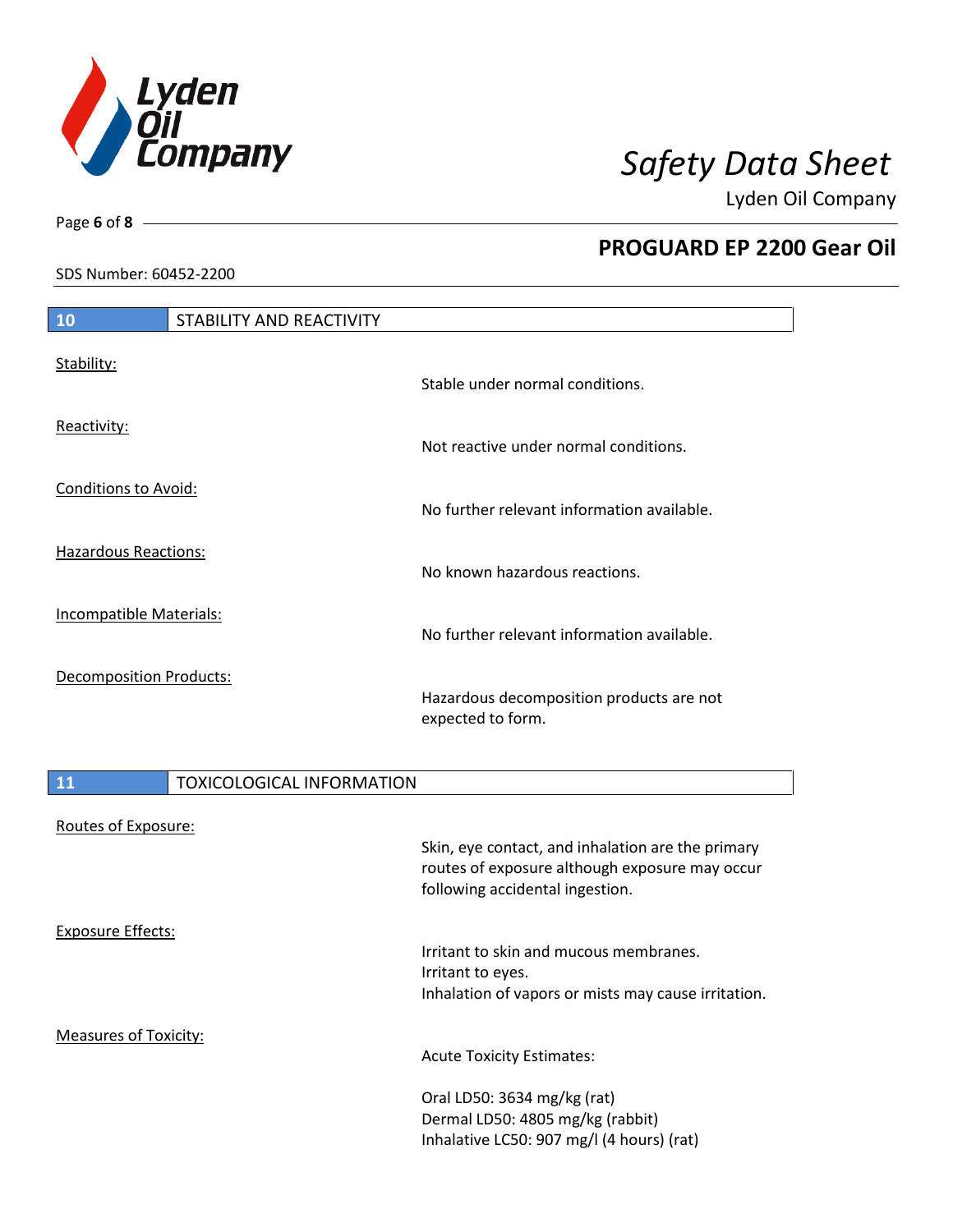

**PROGUARD EP 2200 Gear Oil**

Lyden Oil Company

SDS Number: 60452-2200

Page **7** of **8**

Carcinogenic/Mutagenic Precautions:

Asphaltic resin: Carcinogenic category 2B (IARC).

| Avoid exposing to the environment.                                                          |
|---------------------------------------------------------------------------------------------|
| Water hazard class 1 (self-assessment): Slightly hazardous to water.                        |
|                                                                                             |
| Dispose of waste material in accordance with all<br>local, state, and federal requirements. |
| Use properly approved container for disposal.                                               |
| Do not dispose of with household garbage.<br>Do not flush to surface waters or drains.      |
|                                                                                             |
| Data not available                                                                          |
|                                                                                             |

Bulk Transport Guidance: